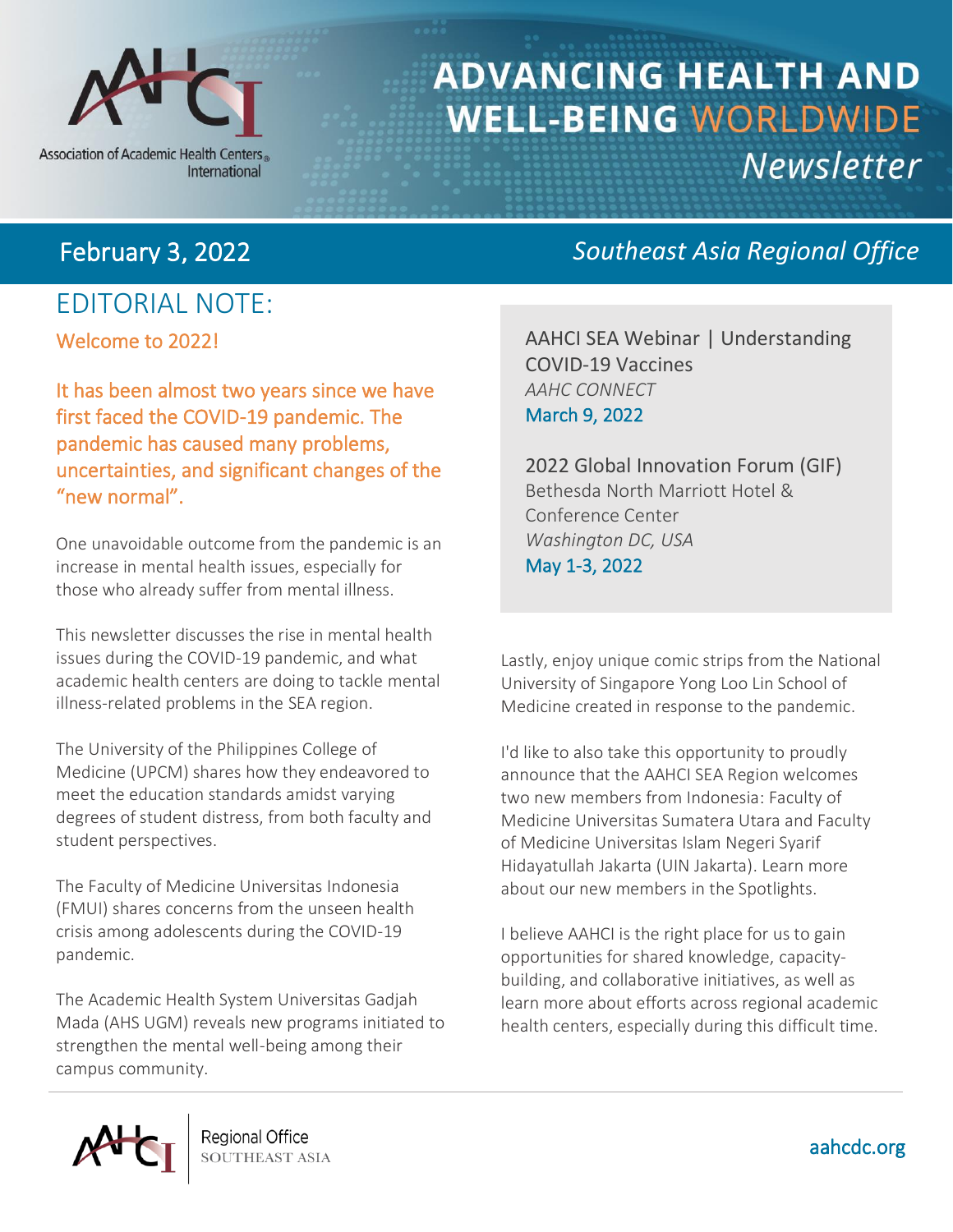

In each Newsletter issue, we highlight a member institution and also share news across the region from our members to encourage potential collaborative efforts and to learn more about the work others are doing.

### *Enjoy the read.*



# Prof. Dr. dr. Ari Fahrial Syam, MMB

*Dean, Universitas Indonesia Faculty of Medicine*

*AAHCI Regional Ambassador*

### **Contact**

If you have questions or comments, please contact:

Regional Office Manager Indah Susanti [indah.susanti@ui.ac.id](mailto:indah.susanti@ui.ac.id)

For more information on AAHCI membership, please [contact us](mailto:international@aahcdc.org) or visit the [AAHCI membership](https://www.aahcdc.org/About/Membership)  [page](https://www.aahcdc.org/About/Membership).



**Regional Office SOUTHEAST ASIA**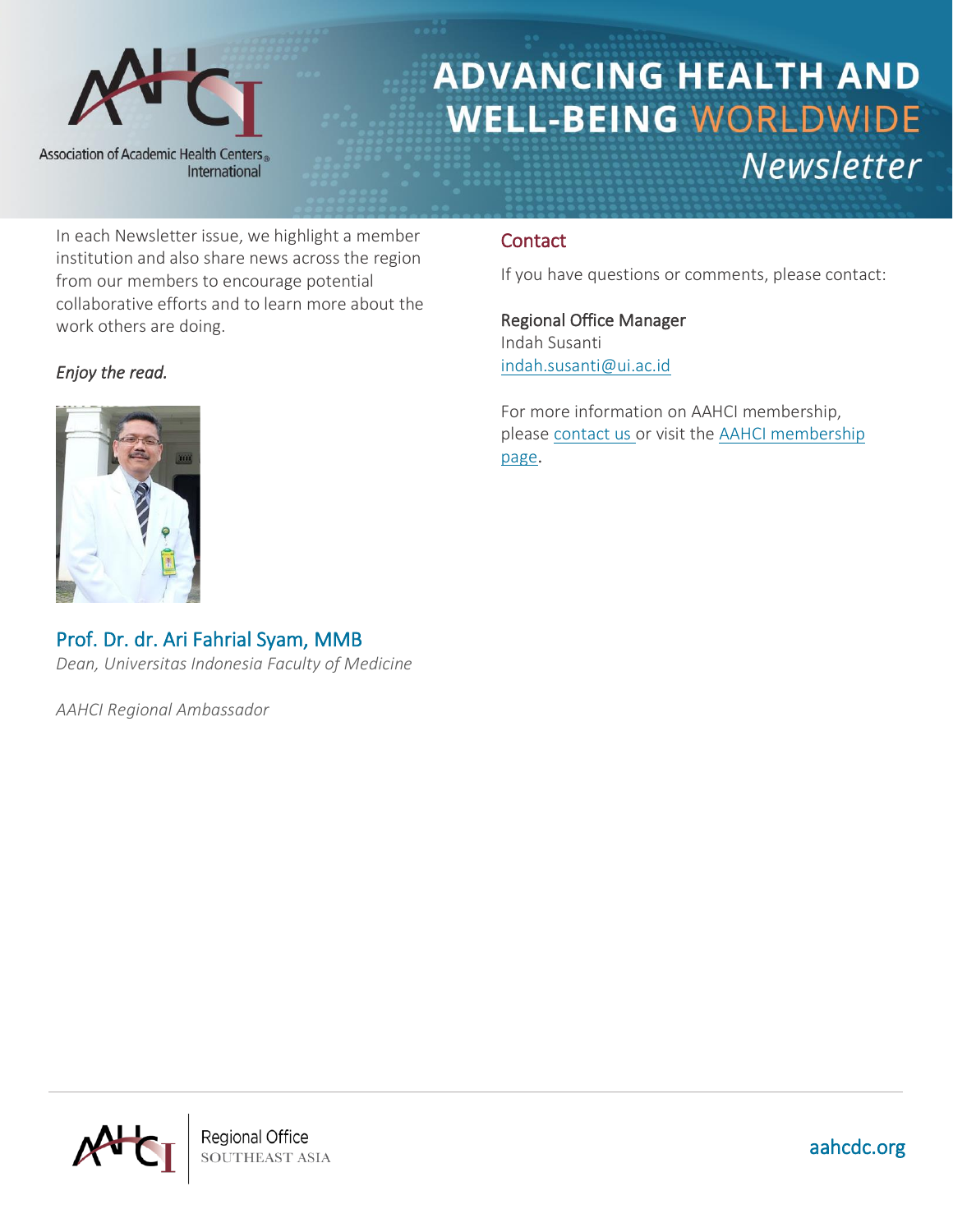

# IN THE SPOTLIGHT: Universitas Sumatera Utara

### 1) How old is your academic health center?

The Faculty of Medicine Universitas Sumatera Utara (FM USU) was established in 1952 as the oldest medical faculty outside Java island in Indonesia. FM USU is supported by two main teaching hospitals: Haji Adam Malik General Hospital (tertiary referral hospital) and USU Hospital (secondary referral hospital). Additionally, FM USU has collaborations with other public hospitals in other regencies in North Sumatera Province to provide specialist health service to the public. In the primary healthcare sector, FM USU deploys students in the clerkmenship stage to learn and actively engage in Primary Health Care Centers (Puskesmas) programs, as part of the curricula. Considering these networks, facilities, and human resources, FM USU is planning to establish an Academic Health System in 2022.

### 2) What are your academic health center's focal areas of research?

FM USU and its network are well equipped with molecular biology instruments for infectious disease diagnosis, especially COVID-19, tuberculosis, and malaria. With the support of diagnostic and healthcare facilities, and numeorous experts and research in infectious diseases, FM USU is establishing its excellence in tropical medicine and infectious diseases. Additionally, FM USU has a collaboration with SingHealth (Singapore) to go further in the research and healthcare in oncology and personalized medicine.

### 3) What are your flagship specialized centers and programs?

We are engaging in research and healthcare services to achieve excellency in tropical medicine and oncology.

### 4) Can you give us details about one innovative program or an area of thought leadership within your institution?

Learning form the pandemic situation, and responding to needs of the global community, we are preparing to actively engage in the digital transformation in healthcare. With the support of USU's Center of Information System and Faculty of Computer Science, we are now developing and running telemedicine—a program called "Rawat Covid" that assists and monitors mild/no symptoms in COVID-19 patients. Additionally, a mobile application to assist midwives in primary handling and referral process of maternal and neonatal emergency cases is underway and soon will be launched. Hopefully this program can significantly contribute to decrease maternal and neonatal death in North Sumatra. The utilization of electronic medical records supports efficient and optimal healthcare service and management.



**Regional Office SOUTHEAST ASIA**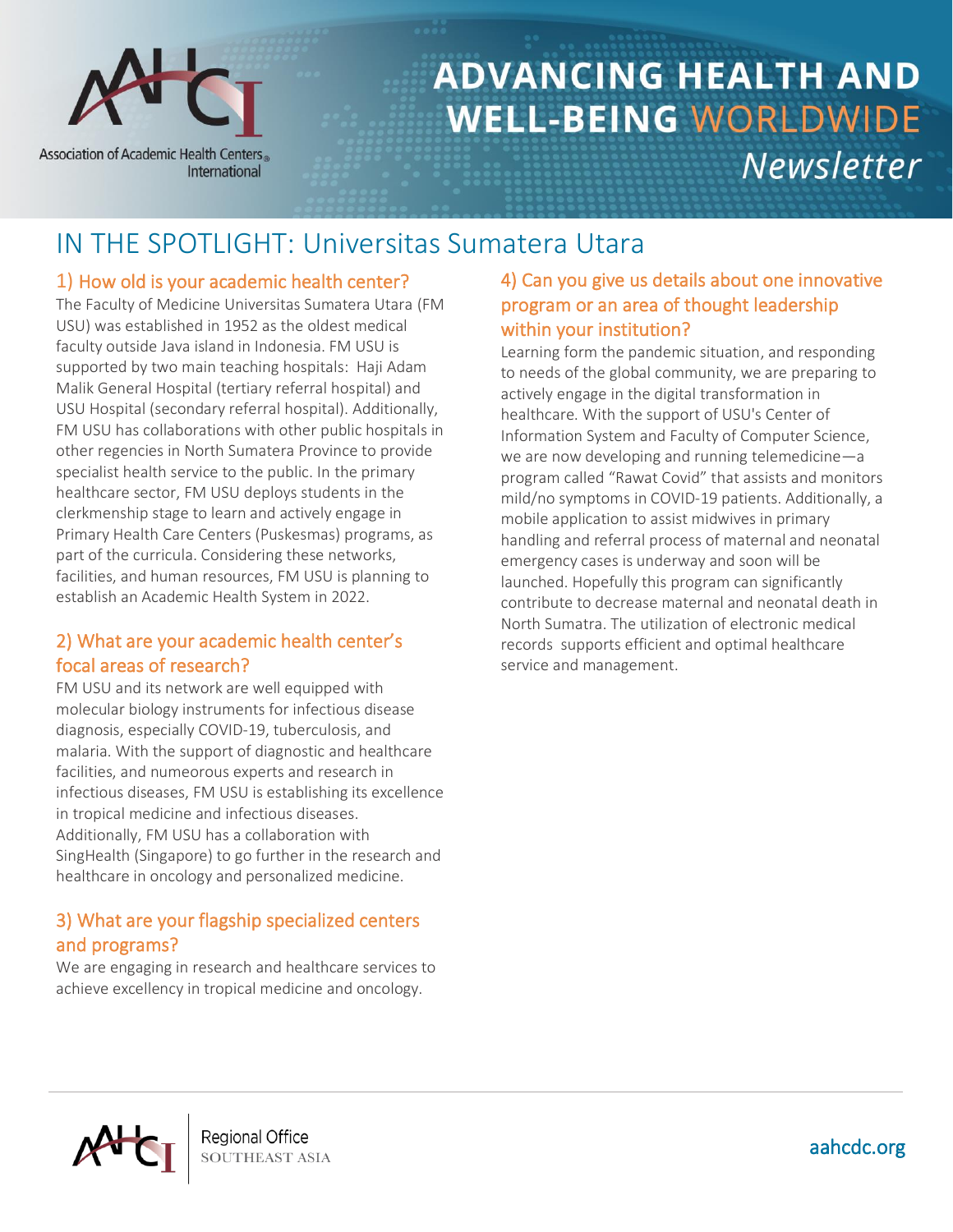

### 5) What are you looking for forward to in joining AAHC/I's network?

As we are now developing ourselves as an academic health center, we are looking forward to sharing knowledge and experiences with other established academic health centers.

We expect close collaborations and working hand-inhand within the network, so that ,in the future, we will be considered a significant contributor in this network. Ideally, the development of FM USU network as an academic health center is expected to increase the quality of medical service in North Sumatera and also to obtain international recognition as a medical institution and healthcare provider.



*Photo of Faculty of Medicine Universitas Sumatera Utara (FM USU)* 



**SOUTHEAST ASIA**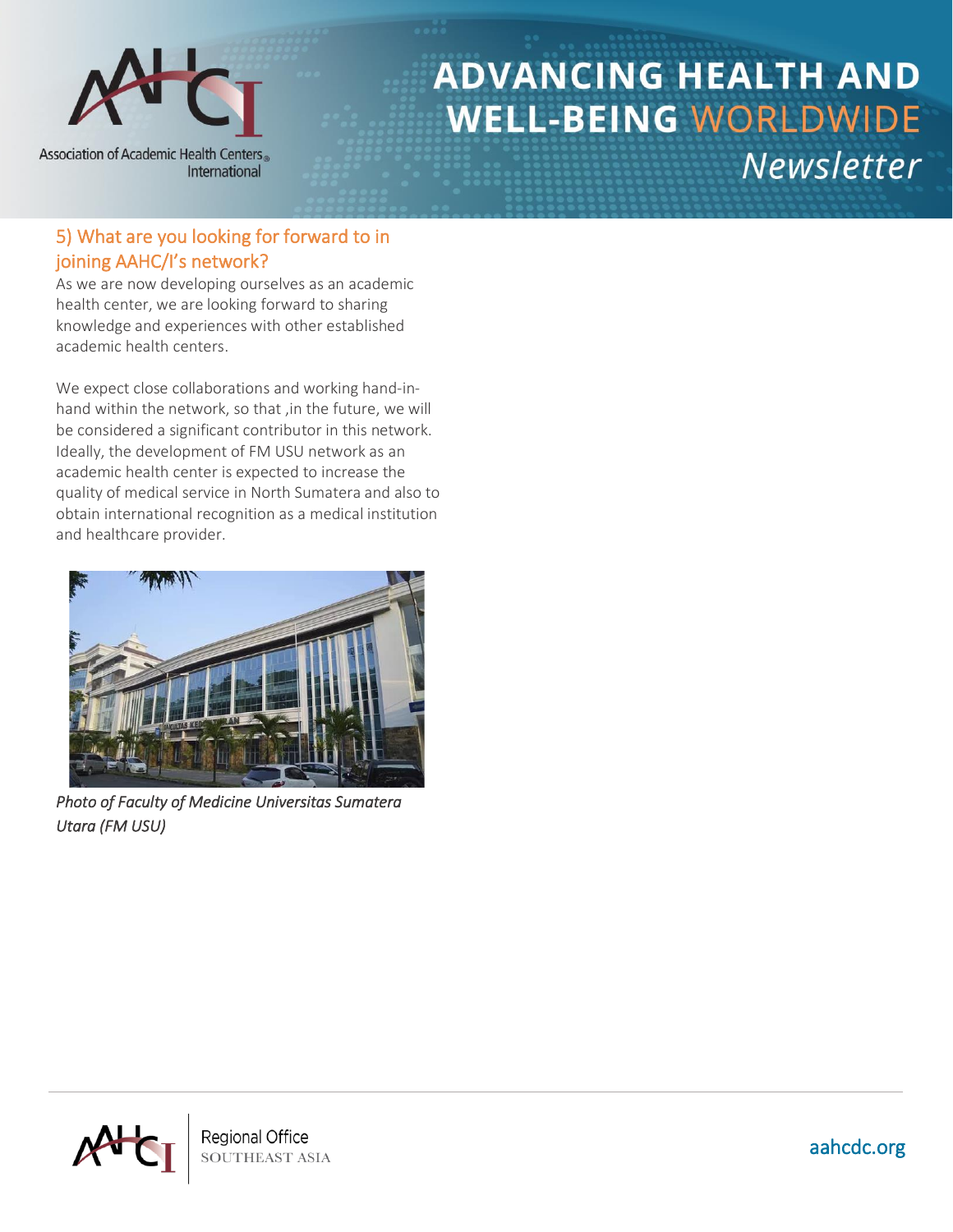

# IN THE SPOTLIGHT: UIN Jakarta

## 1) How old is your academic health center?

Our academic health center was established in October 2018. At the time, we gathered all of our teaching hospitals, with Fatmawati Public Teaching Hospital as the main teaching hospital and eight other satellite hospitals, as our network academic health center. The collaboration agreement is to provide medical professional learning in the hospital for Universitas Islam Negeri Syarif Hidayatullah Jakarta (UIN Jakarta) medical profession students under the Committee of Education Coordination, with Fatmawati Public Teaching Hospital as the coordinator along with the Faculty of Medicine of UIN Jakarta.

### 2) What are your academic health center's focal areas of research?

The collaboration agreement concentrates on the backbone of Fatmawati Public Teaching Hospital aligning with Faculty of Medicine of UIN Jakarta in degenerative and geriatric problems. Pilgrimage Hospital, which was already under UIN Jakarta, would develop Syari'ah medicine and Pilgrim and umrah medicine, which are specific worship pillars in Islam. The collaboration includes the development of curriculum with specialization from UIN Jakarta that are related to integration of medicine and Islamic values and traditions.

### 3) What are your flagship specialized centers and programs?

Focal areas of research are related to the flagship of UIN Jakarta and the teaching hospitals. Those are related to degenerative and geriatric problems, pilgrim and umrah medicine, and integration of medicine and Islamic values and traditions, including halal and haram concepts, prophetic medicine (*thibbun Nabawi*), etc.

### 4) Can you give us details about one innovative program or an area of thought leadership within your institution?

At this time of COVID-19, we are developing COVID-19 sequencing, and we collaborate as a site study for clinical trials of the new vaccine from China. Besides that, our innovative programs include development of microbiota micelle as a new drug carrier, *habbatussauda* therapeutic effect in respiratory problems, detection of TB resistance, and genetic tracing related to dietary habit for preventing metabolic diseases, and community medicine development related to health prevention management in Islamic boarding schools (also related to health adolescence).



**Regional Office SOUTHEAST ASIA**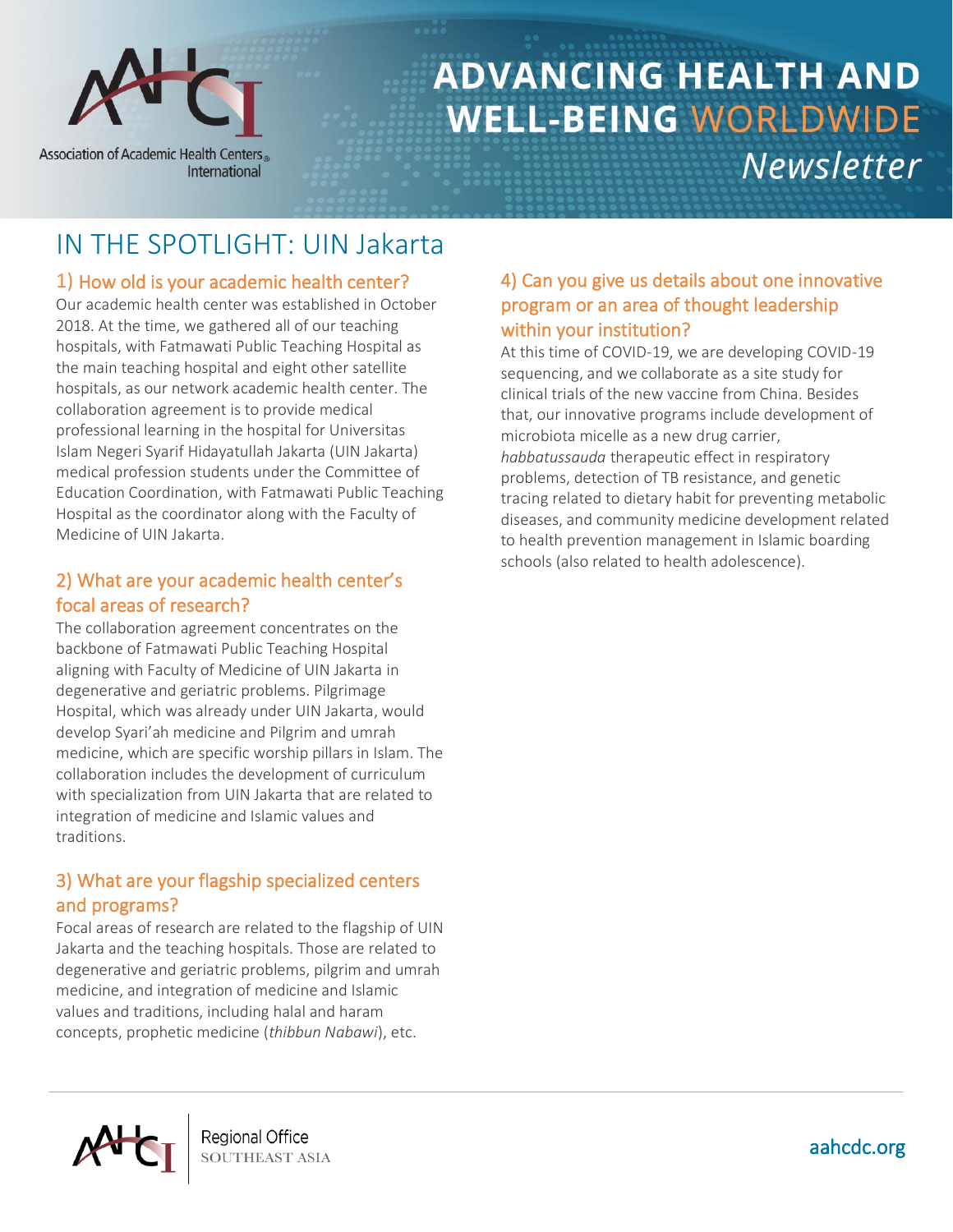

## 5) What are you looking for forward to in joining AAHC/I's network?

We look forward to:

- a. Learn and develop our academic health center from members of the AAHC network that have already been established for many years and are now known as excellent academic health centers.
- b. Build collaborations on exchange-skills and updates in technology in medicine, especially related to treatment management.
- c. Build collaborations in joint research with multicenter sites of study.
- d. Build collaborations that can develop applications of novel research or programs for the community.



*Photo of Faculty of Medicine Universitas Islam Negeri Syarif Hidayatullah Jakarta (UIN Jakarta)* 

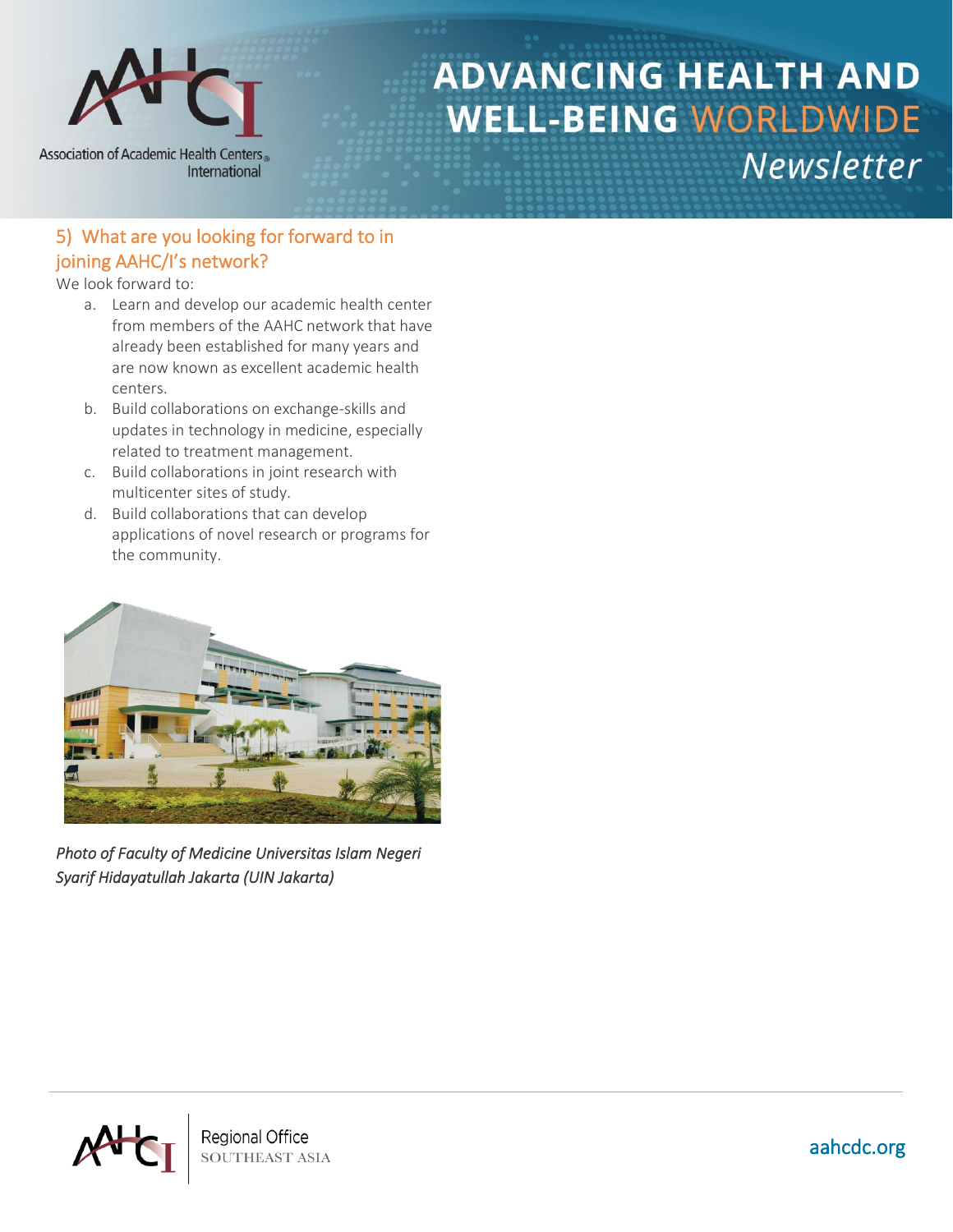

**Association of Academic Health Centers** International

# **ADVANCING HEALTH AND WELL-BEING WORLDWIDE** Newsletter

## MENTAL HEALTH IN THE TIME OF COVID-19: FACULTY AND STUDENT PERSPECTIVES

*Dr. Josefina T. Ly-Uson The Department of Psychiatry and Behavioral Medicine, and Leonard Thomas S. Lim, The University of the Philippines College of Medicine* 

The sudden and unexpected emergence of the COVID-19 health crisis in early 2020 significantly impacted everyone. Even prior to the pandemic, there were already known stressors unique to medical students. The extraordinary situation added challenges that took an even greater toll on the students' mental health. Face-to-face classes and departmental rotations forcibly shifted overnight to the more impersonal and unconventional virtual learning platform. Just when students were beginning to adapt to these adjustments and blended learning seemed like a doable compromise, the unrelenting virus would exert a graver threat time and again, disrupting any perceived return to normalcy. However, the silver lining might be that things may not be the way they used to be. We welcome the dawn of digital transformation and creative learning strategies to outlast the pandemic.

### Faculty Perspective

The University of the Philippines College of Medicine (UPCM) endeavored to meet our education standards amidst varying degrees of student distress. Although, admittedly, the response could have been more systematic and proactive, we had to be content initially with sound, rational reflex action. Town hall meetings with the student body helped draw out feedback and suggestions. An online health needs assessment survey was likewise rolled out to determine the students' psychological distress levels using DASS-21 (Depression, Anxiety and Stress Scale), mental health issues, stressors, priority needs, and possible support mechanisms. Around two-thirds of respondents were experiencing moderate to severe levels of anxiety, depression, and stress. Heavy academic loads surfaced as the top concern for those in the preclinical phase, while inadequacy of learning due to limited clinical exposure emerged for those in the clinical levels.

As a result, efforts were channeled toward reducing stress among the students by providing asynchronous class options, leniency in checking attendance, adjusting course requirements, extending deadlines, and allowing drop status for subjects or modules, instead of the entire semestral load. Maximum allowance was extended to students struggling with mental health concerns. The college modified broader university guidelines on reading breaks to the provision of intermodular wellness breaks, allowing pocket-days of rest for the students to counteract burnout. Mental health topics and stress management techniques were incorporated in the curriculum. The existing mentoring program was expanded to include wellness and mental health into mentorship, with faculty mentors virtually keeping tabs on their mentees and offering psychosocial support to the group or individually as needed.

Wellness activities were also conducted online. Recognizing that spirituality aided in coping, a



**Regional Office SOUTHEAST ASIA**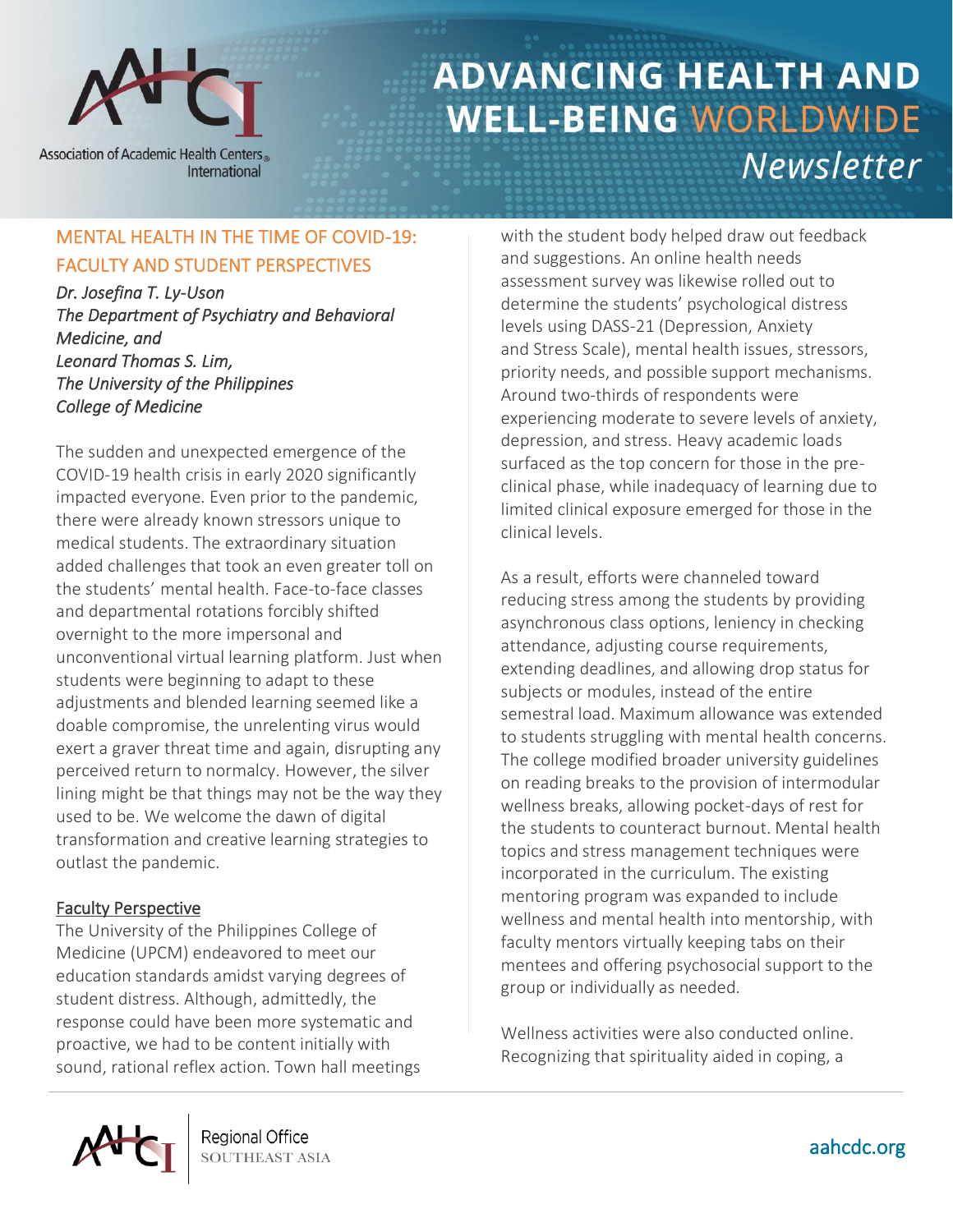

spiritual wellness webinar was given by a priest (former UPCM student) from Rome. Lectures on time management and the impact of sleep on studying were delivered. Students were encouraged to utilize online wellness resources such as mindfulness meditation, arts and crafts, yoga, and work-out instructional videos. The pandemic inspired the creation of a wellness champion group promoting wellness, mental health, and a psychologically safe work-school environment. Students with mental health concerns had direct access to teleconsultation services on a priority basis through a referral pathway created by the Department of Psychiatry and Behavioral Medicine of the Philippine General Hospital, the university's teaching hospital.

With the pandemic dragging on longer than expected, seemingly with no end in sight, we in academe are challenged to think out of the box. Certainly, we want to produce healthy healers and happy humans. How do we maintain excellent standards of education while modifying teaching methods in a time-efficient manner and without sacrificing quality? Perhaps key take-aways from this pandemic are flexibility and creativity in designing modules and integrating mental health and wellness into the curriculum. Utilizing a collaborative approach between faculty and students fosters a sense of community, exercising tolerance for uncertainty as we promote well-being among our students in these dire times.

#### Medical Student Perspective

Given the heterogeneity of the UPCM student body, the COVID-19 pandemic has impacted the mental health of medical students according to a wide range of demographic factors that left some more susceptible to challenges than others. This serves as a testament to how the multifaceted nature of mental health very much applies to medical students, hence the need for contextspecific interventions that would minimize inequities in both medical education and mental health.

The sudden shift to online learning is inseparable from any discussion on student well-being during the pandemic. Technological limitations, such as unstable Internet connections, left many of us frustrated as we could not watch recorded lectures continuously or take exams without the added anxiety of not being able to submit. These were coupled with feelings of inadequacy from the fear of missing out on real-life clinical skills that are traditionally learned through ward work and patient interactions. It also took a lot more discipline to compartmentalize our lives due to the blurred boundaries between time for academics, extra-curriculars, household responsibilities, and recreational activities. Fortunately, the college has been very understanding of us medical students as they, too, were caught off-guard by the pandemic. It was quite admirable to see our more senior professors do their best to teach via platforms such as Zoom, which were well outside of their comfort zones.

On the student level, our class council came up with initiatives to foster camaraderie despite the online setup. They created a class server on the social media platform called Discord where we could easily convene in designated meeting rooms or hangout spaces. We would often find ourselves

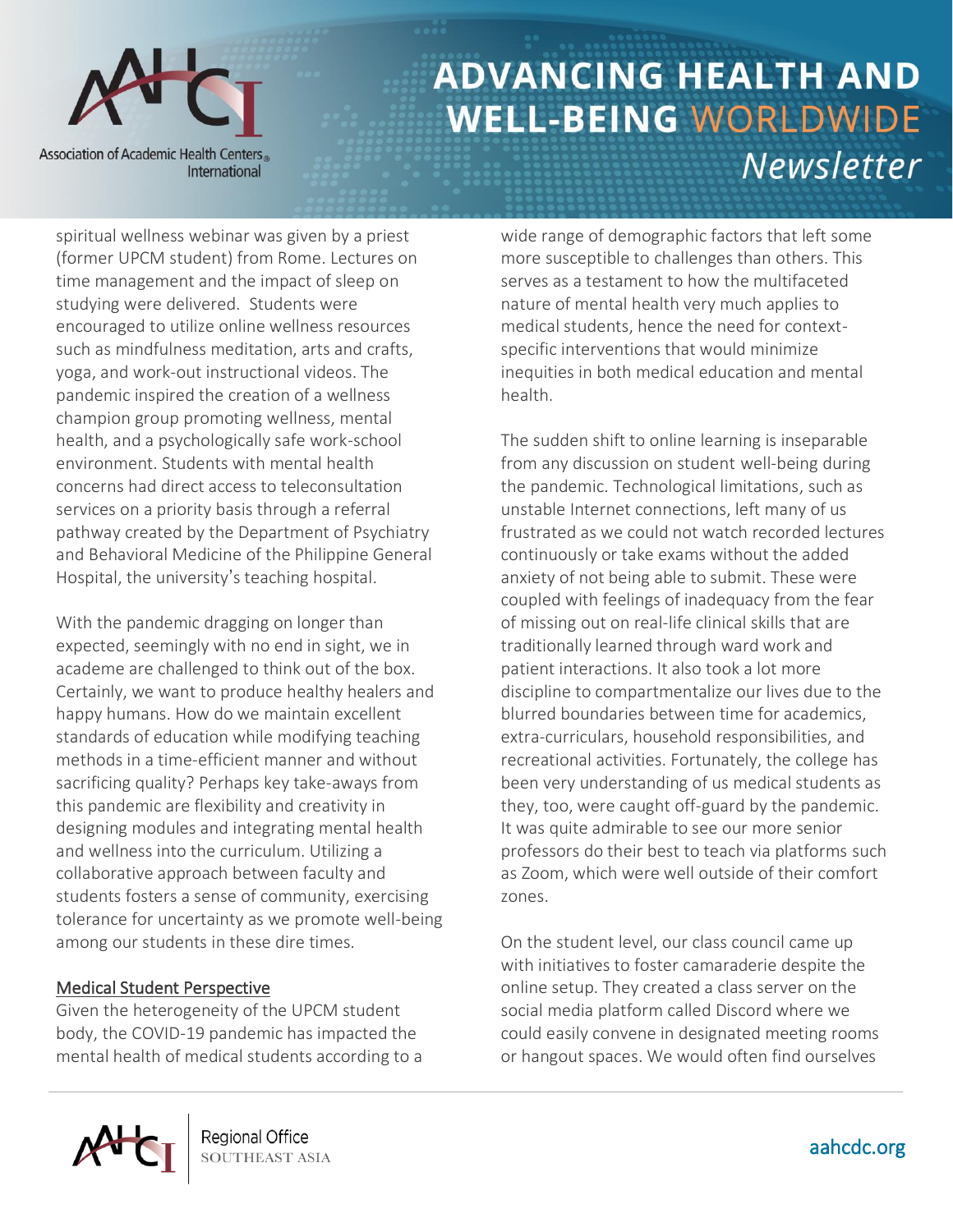

in Discord study sessions on long nights before exam days. Aside from the student-led initiatives of the class, many of us found new hobbies or revisited old ones—ranging from specialty coffee to aquascaping and digital art to weightlifting. The public health enthusiasts took advantage of the opportunities that came with the shift to online conferences, competitions, and events. In the spirit of service, some of us volunteered to pack relief goods and later on, to administer COVID-19 vaccines, which made up for the lack of patient interaction throughout the academic year. Some of us even founded organizations aimed at helping with the country's COVID-19 response—reigniting our passion to serve the underserved. There were organizations that raised funds for health workers' PPEs, that conducted health information campaigns, and that invited experts to partake in online panel discussions.

The pandemic has undoubtedly tested our resilience and adaptability, but it has also brought out a sense of community within the college. We see administrators, professors, and students all supporting one another amid such trying times. It is truly comforting to know that we are not alone in navigating all the uncertainty. However, although recent events have shed more light on the importance of mental health, everyone should remain proactive on this issue.

Perhaps critical take-aways from this pandemic challenge are:

- Exhibiting flexibility and creativity in designing modules
- Integrating mental health and wellness in the curriculum
- Utilizing a collaborative approach among faculty and students
- Exercising tolerance for uncertainty

We must be mindful of the overall well-being of our students and foster a sense of oneness in these unprecedented times.

# THE UNSEEN HEALTH CRISIS AMONG ADOLESCENTS DURING THE COVID-19 PANDEMIC

### *Prof. dr. Tjhin Wiguna, MIMH, PhD Department of Psychiatry Faculty of Medicine Universitas Indonesia*

The World Health Organization (WHO) declared the coronavirus disease (COVID-19) as a global pandemic in March 2020. Since then, many countries implemented lockdown as a strategy to curb the spread of the infection. Although not every country pursued this strategy, still, one of the most commonly agreed approaches to decrease the risk of transmission is physical and social distancing, as well as closure of public places, including schools, sport centers, and malls. While the intention and purpose of this policy is good, unfortunately it also entails unintended repercussions. Taking school closure as our main context, this measure necessitates students to study from home. While this measure may protect students from SARS-CoV-2 infection, unbeknownst to many, it poses a new threat for adolescents and that is their mental well-being.

Adopting the United Nations' definition, adolescence is the period of between 10 and 19

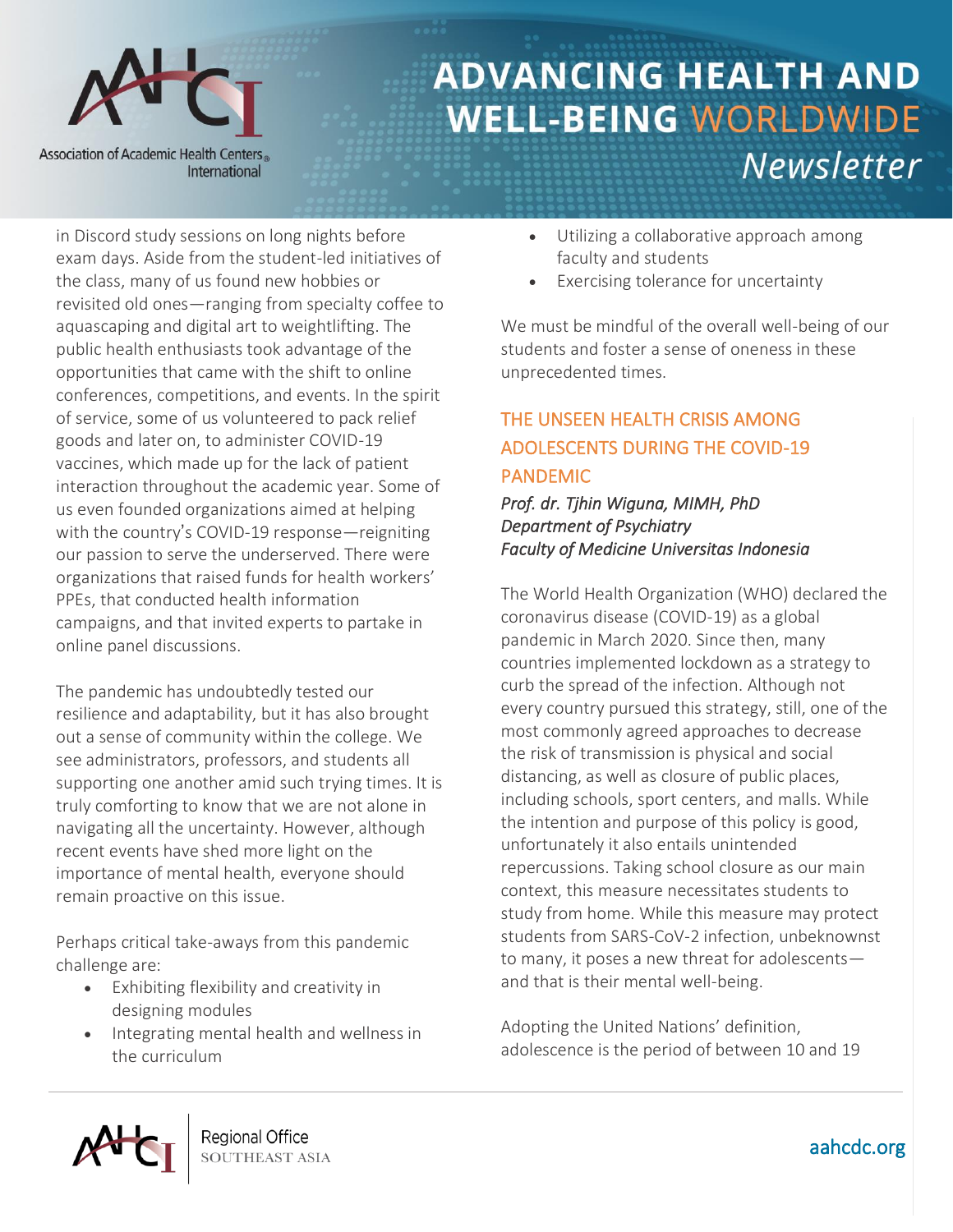

years of age. This is the period of transition from childhood to young adult. This process of transitioning presents another challenge for an adolescent because their brain is still developing. Adolescence is a very important period that influences how an individual may view and interact with the world as an adult in the near future. There are issues of physical, social, sexual, and mental wellness, all of which are interconnected. This results in a gap between cognitive abilities, emotional regulation, and self-control capabilities. Consequently, adolescents experience a mixture of positive and negative emotions about themselves simultaneously. They feel a greater sense of selfesteem, self-importance, and uniqueness; yet they also experience self-criticism, sadness, and anger at the same time.

In view of the condition described, I observed a concerning mental health trend among Indonesian adolescents who are high school juniors and seniors. As a child and adolescent psychiatrist, I believe that peer-to-peer interaction, outdoor activity engagement and time spent at school are vital for adolescents to accommodate their cognitive development and social-emotional regulation skills. Only then can they gain psychosocial strength to support their mental wellbeing. However, those vital experiences are stripped away as the COVID-19 pandemic forces them to study from home, stay at home, and follow social distancing policy. As a result, they need to adapt to the new condition and develop new coping and learning skills in a very short period of time. Screen-time increase and all of these conditions may become a psychosocial stressor for them. The unresolved stressors are assumed to be

related to major depressive disorder, anxiety disorder, suicide risk, and many other mental disorders that may affect their personality development and, in turn, decrease their quality of life in the near future.

In response, I conducted a study in Indonesia to identify if adolescents' mental well-being becomes vulnerable because of school closures during the pandemic. My team and I found out that there was a significant relationship between adolescents' subjective experience toward their own mental well-being before and after the pandemic. For instance, they experienced heightened anxiety after the pandemic struck. Taken further, their subjective experience on their mental health and having a positive mental health information during the COVID-19 pandemic was meaningfully related to the risk of them having emotional problems, peer-relationship problems, and pro-social behavior problems. Difficulty in coping with the change in lifestyle during the pandemic, including limited peer-to-peer physical interaction and outdoor activity, is indeed one of the underlying possible risk factors.

Given the above risks, I foresee a looming mental health crisis among adolescents. Sadly, this mental health crisis is most often unseen by many. In other words, adolescents' mental well-being is one aspect that may be neglected during the COVID-19 pandemic, because people may be more focused on infant, children, or elderly mental well-being. Therefore, I urge the larger community to be more aware of this issue and to make every effort to preempt this unseen mental health crisis. To do this, I believe that schools can employ a

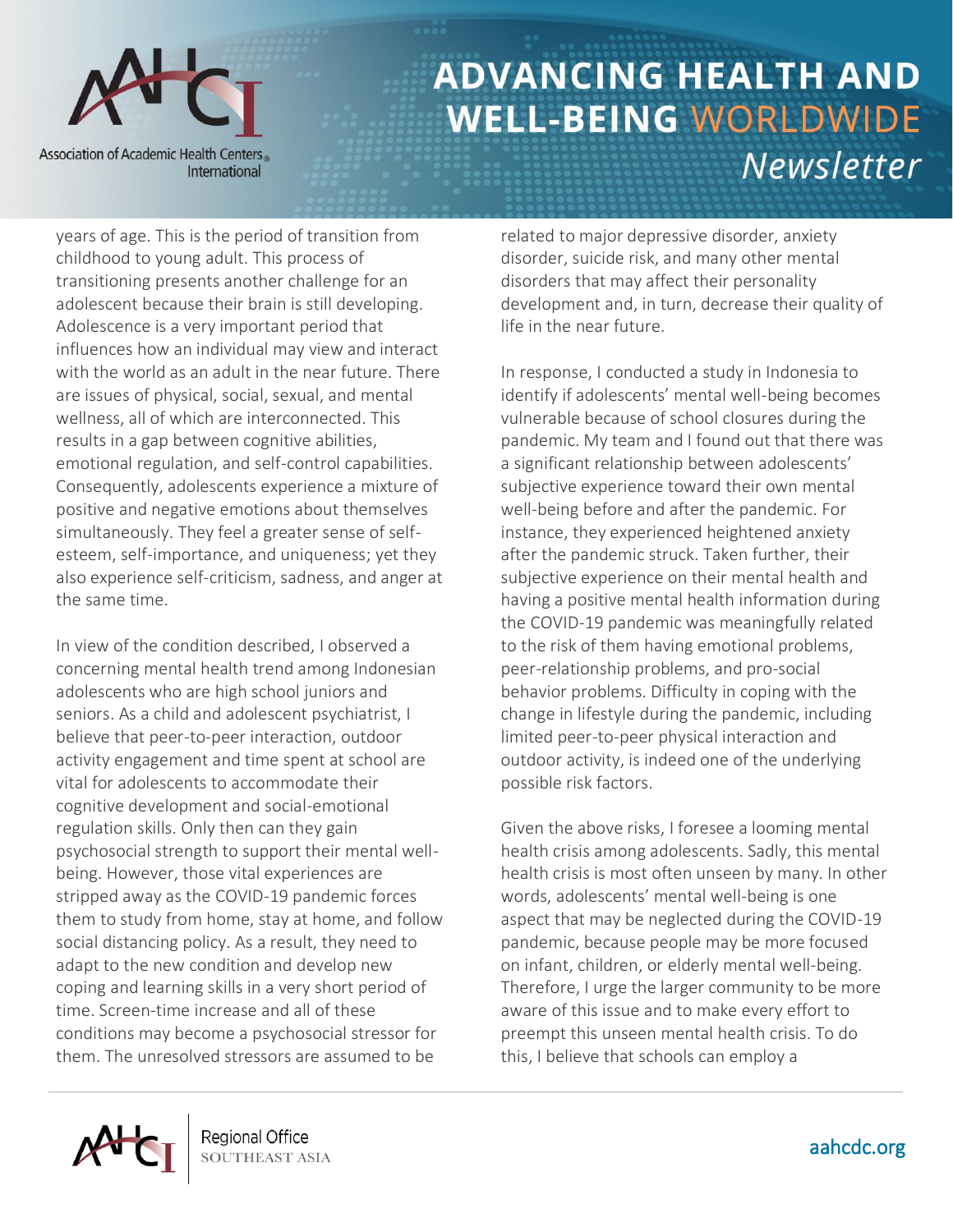

sophisticated tele-education or e-learning process so that adolescents can maintain the feeling of being at school and connect with their peers.

Additionally, I also believe in the use of appropriate social media platforms and telepsychiatry service to support adolescents and their family. This means that primary care physicians should be trained to provide positive mental health promotion and prevention, especially related to pandemic issues, including counseling or supportive psychotherapy, if needed. Moreover, parental support is crucial for adolescents, as suggested by our study. We found that adolescents who were satisfied with their parents' support during the time of pandemic were more resilient. This means that they were at lower risk to develop mental health problems, such as pro-social problems. In light of this, I also strongly encourage and support parents to give maximum support for their children, especially during school from home. Thus, a parental mental health support program during this pandemic period is another program that needs to be strengthened and designed accordingly.

Through this brief sharing and reflection, I hope that more people will have an increased awareness on the struggles faced by many adolescents during this time of COVID-19 pandemic. It is a great progress for all of us if people start seeing the unseen health crisis and more seriously take actions to strengthen adolescent mental wellbeing.

References:

1. Wiguna T, Anindyajati G, Kaligis F, Ismail R, Minayati K, Hanafi E et al. Brief Research Report on Adolescent Mental Well-Being and School Closures During the COVID-19 Pandemic in Indonesia. Frontiers in Psychiatry. 2020;11: 598756.

2. Jones EAK, Mitra AK, Bhuiyan AR. Impact of COVID-19 and Mental Health in Adolescents: A Systematic Review. Int J Environ Res Public Health. 2021;18:2470.

# STAKEHOLDER ENGAGEMENT FOR DEVELOPING MENTAL HEALTH THROUGH THE SYNERGY OF A HEALTH PROMOTING **UNIVERSITY**

#### *Prof. Ova Emilia, M.Med.Ed., PhD & dr. Mei Neni Sitaresmi, PhD The Academic Health System Universitas Gadjah Mada (AHS UGM)*

There is no health without mental health. Unfortunately, mental health is the most neglected problem in public health[\(1\)](#page-13-0). Furthermore, most people with mental health problems do not receive treatment properly, and the COVID-19 pandemic has obviously increased mental health burdens.

A study in Indonesia showed that the age group of 20 – 29 year olds was the most vulnerable to higher anxiety during the pandemic era[\(2\)](#page-13-1). Concerning this issue, all the campus elements, in the spirit of Academic Health System Universitas Gadjah Mada (AHS UGM), synergized through the *Health Promoting University* to strengthen mental wellbeing among the campus community. It is in line with the ASEAN University Network – Health Promoting Network (AUN – HPN) policy to promote mental well-being for staff and students within the

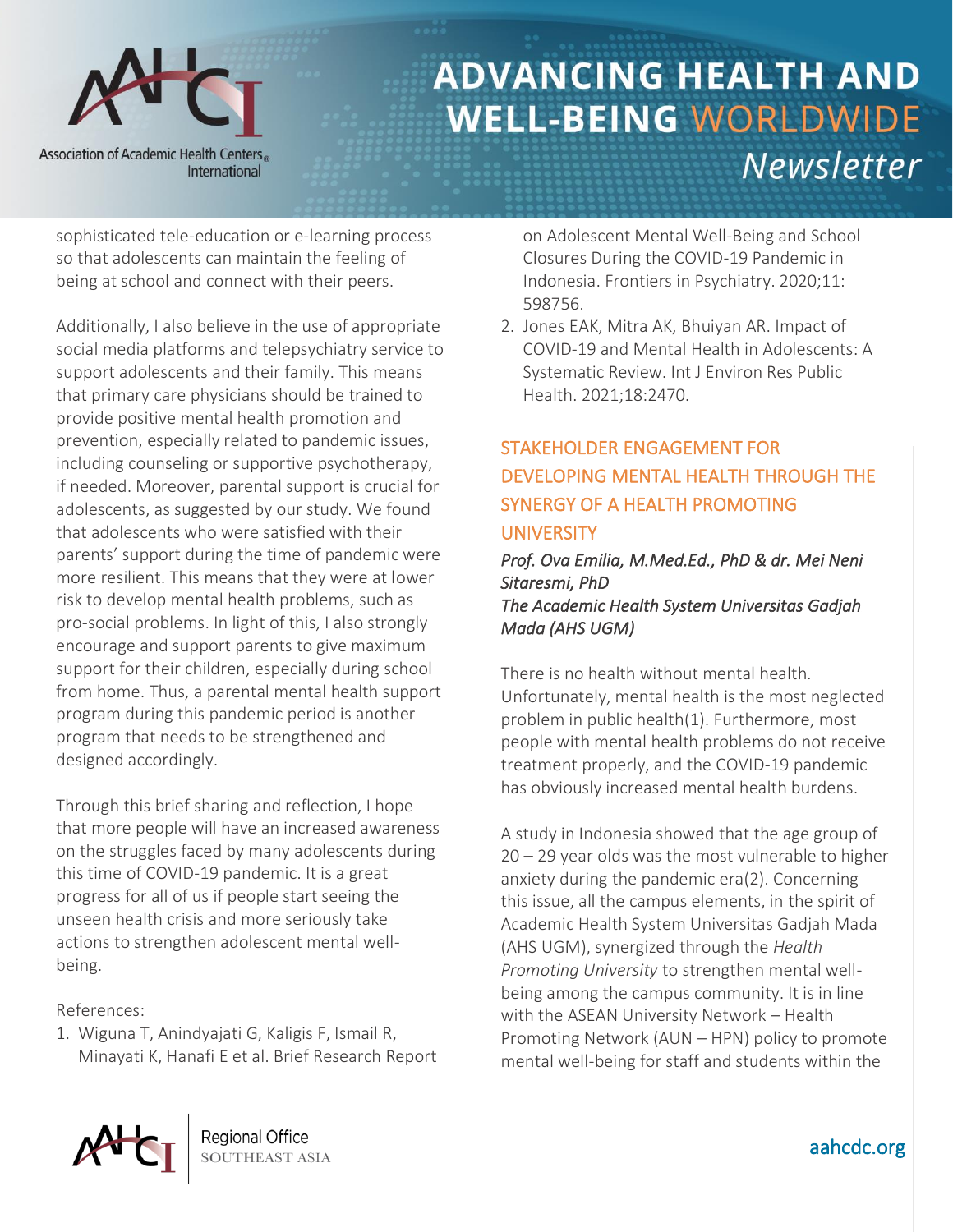

university[\(3\)](https://mail.google.com/mail/u/0/#_ENREF_3). Therefore, mental health promotion in the university setting is important. Mental wellbeing of the university staff and students is one of the principal determinants of a healthy university[\(3\)](#page-13-2).

### HPU UGM

The initiation of *Health Promoting University* at the Universitas Gadjah Mada (UGM) emphasizes the importance of stakeholder engagement to increase community participation for tackling noncommunicable disease programs, including mental health[\(4\)](#page-13-3). UGM was declared as a *Health Promoting University* (HPU) in July 2019. The HPU UGM focuses on seven areas: (1) health literacy, (2) healthy diet, (3) physical activities, (4) mental health, (5) zero tolerance of drug abuse, alcohol, and tobacco use, (6) zero tolerance of violence, bullying and sexual harassment, and (7) developing a safe building, including a clean and green environment and becoming disabled-friendly.

That same year, HPU UGM launched a mental health program to raise awareness on mental health issues among university staff and students. The first step taken was developing a network and negotiating for advocacy on how to socialize this initiative. Then, with the support of all faculty leaders, university officials and functional staff (including the Executive Student Boards and other student organizations), jointly held a series of seminars and training on mental health. These included several activities such as mental health education through social media, peer support and peer counselling development, and mental health community development. HPU UGM carried out a social action in which university staff and students

were fully involved—"40 second mentally health" to celebrate world mental health day 2019 [\(https://www.ugm.ac.id/id/berita/18567-peringati](https://www.ugm.ac.id/id/berita/18567-peringati-hari-kesehatan-mental-ugm-gelar-aksi-40-detik-sehat-jiwa)[hari-kesehatan-mental-ugm-gelar-aksi-40-detik](https://www.ugm.ac.id/id/berita/18567-peringati-hari-kesehatan-mental-ugm-gelar-aksi-40-detik-sehat-jiwa)[sehat-jiwa\)](https://www.ugm.ac.id/id/berita/18567-peringati-hari-kesehatan-mental-ugm-gelar-aksi-40-detik-sehat-jiwa). Additionally, the Center for Public Mental Health, Faculty of Psychology UGM developed a guidance book for campus well-being [\(https://hpu.ugm.ac.id/2020/11/14/buku-panduan](https://hpu.ugm.ac.id/2020/11/14/buku-panduan-program-kampus-sejahtera/)[program-kampus-sejahtera/\)](https://hpu.ugm.ac.id/2020/11/14/buku-panduan-program-kampus-sejahtera/) and other booklets related to the mental health program.

The mental well-being campus principally comprises four main components: (1) mental health literacy for the entire academic community and awareness of all stakeholders; (2) policies and regulations to support the well-being campus such as support systems, standardized well-being employee, positive relations, promotion and prevention of mental health, family friendly policy, transparent and accessible mental health referral system for campus community; (3) capacity building of mental health by empowering a skilled and trained campus community (students, lecturers, and supporting staff) to apply promotion, prevention, and rehabilitation of mental health; and (4) a referral system and access to the health mental services with the existing SOP in handling mental health problems from an early treatment up to advanced referral to the psychologist/psychiatrist/doctor.

In April 2020, coincident with the outbreak of COVID-19 in Indonesia, HPU UGM provided a hotline service for the COVID-19 health literacy and mental health support [\(https://hpu.ugm.ac.id/2020/04/06/covid-19-call](https://hpu.ugm.ac.id/2020/04/06/covid-19-call-center-dukungan-psikososial/)[center-dukungan-psikososial/\)](https://hpu.ugm.ac.id/2020/04/06/covid-19-call-center-dukungan-psikososial/).

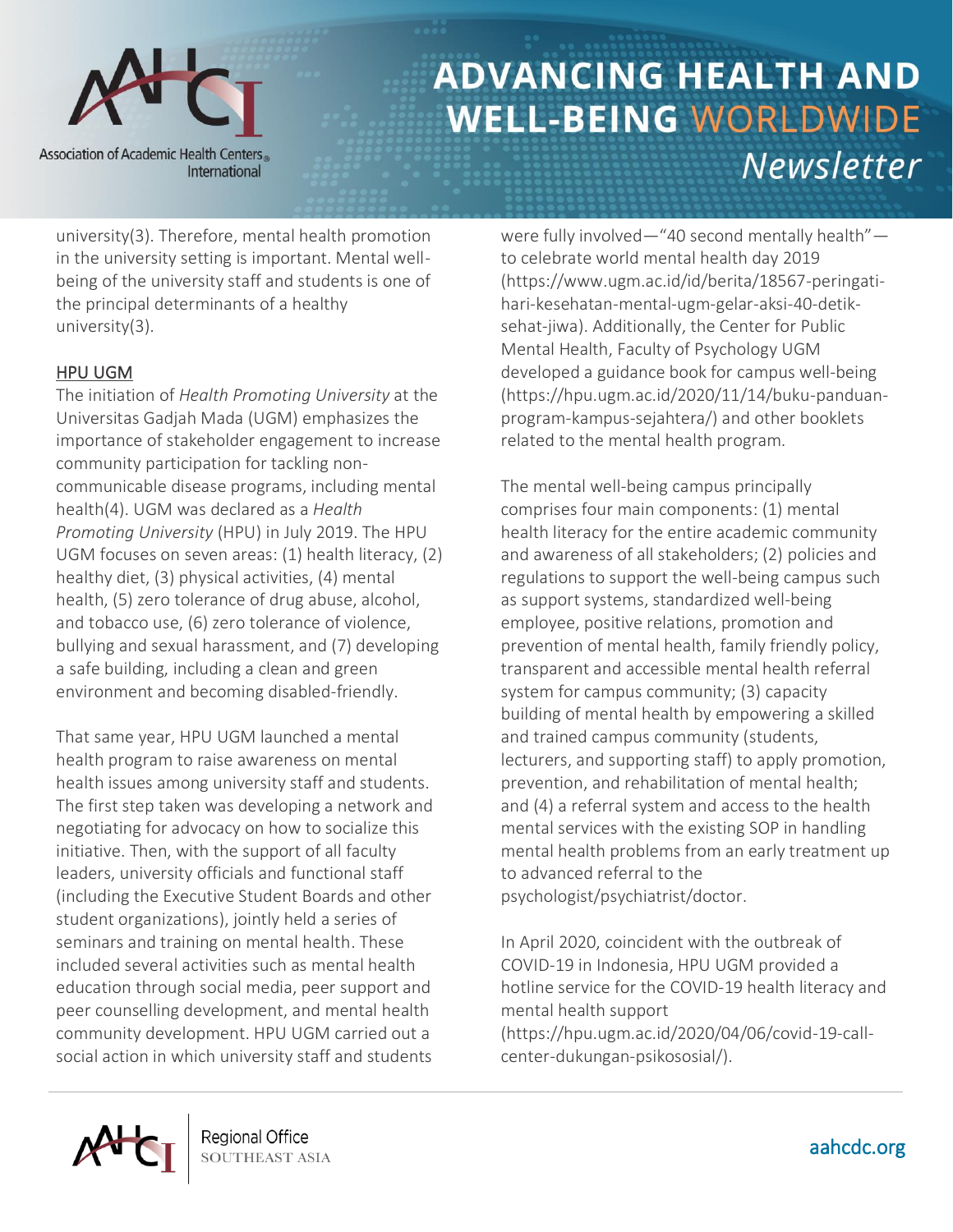

The university health facility "Gadjah Mada Medical Center" also contributes by extending their mental health service hours, in addition to mental health counselling provided by several faculty in UGM that synergizes to accelerate the quality improvement of mental health services. These activities reflect that the HPU program implementation on mental health has been going well on the faculty and university level.

#### Psychological Service Unit at FK-KMK UGM

One of the student support units at Faculty of Medicine, Public Health, and Nursing (FK-KMK) UGM is a psychological service unit, which provides both individual and student groups counselling for undergraduate to graduate students. Since March 2020, this unit has adapted to the situation and conditions by setting up online counselling during the COVID-19 pandemic.

Through online telephone and video calls, the FK-KMK UGM Psychological Service Unit continuously supports students in adapting to online learning. This unit reported there are no significant differences in student intention to take part in counselling after one year of the pandemic. It means that online counselling fulfills student need and they can gain benefits from it. Moreover, students can resiliently choose either counselling with the psychologist or peer-counselor. Peercounselling is one of the faculty efforts to optimize the role of the campus community to improve the mental well-being of students by actively involving undergraduate students as first aiders among their peers.

This unit also assists in delivering online counselling to students who showed symptoms of anxiety and depression, following up with screening results of student mental health conditions due to the impact of study-from-home during the early stages in April 2020, under the coordination of Taskforce COVID-19 UGM. In July 2020, this unit held an online survey to further explore the basic, as well as advanced, problems and consequences of studyfrom-home faced by students. Most of the students' responses closely related academic problems of time management, adaptation processes in online learning, and limited learning facilities at home to mental health problems. The students feel heightened anxiety, stress, loneliness, burn out, and fluctuating emotions.

To address such issues, the Psychological Service Unit FK-KMK UGM organized a webinar in August 2020 entitled "Dealing with Stress in New Normal" for students, aimed at educating them to adapt and adjust to the new situation of online learning. Students also received best practices to maintain their mental well-being during the pandemic, which were disseminated through Psychological Service Unit social media. Several interesting topics were shared and spread among students about how to manage anxiety and how to manage self-isolation during a pandemic that may cause cabin fever.

In November 2020, this unit conducted a basic training program for peer-counsellors to learn about mental health literacy, psychological first aid (PFA), and the basics of counselling through counselling role play. Various interactive programs, such as Instagram Live, hosted by peer-counsellors with presentations from faculty members. One of

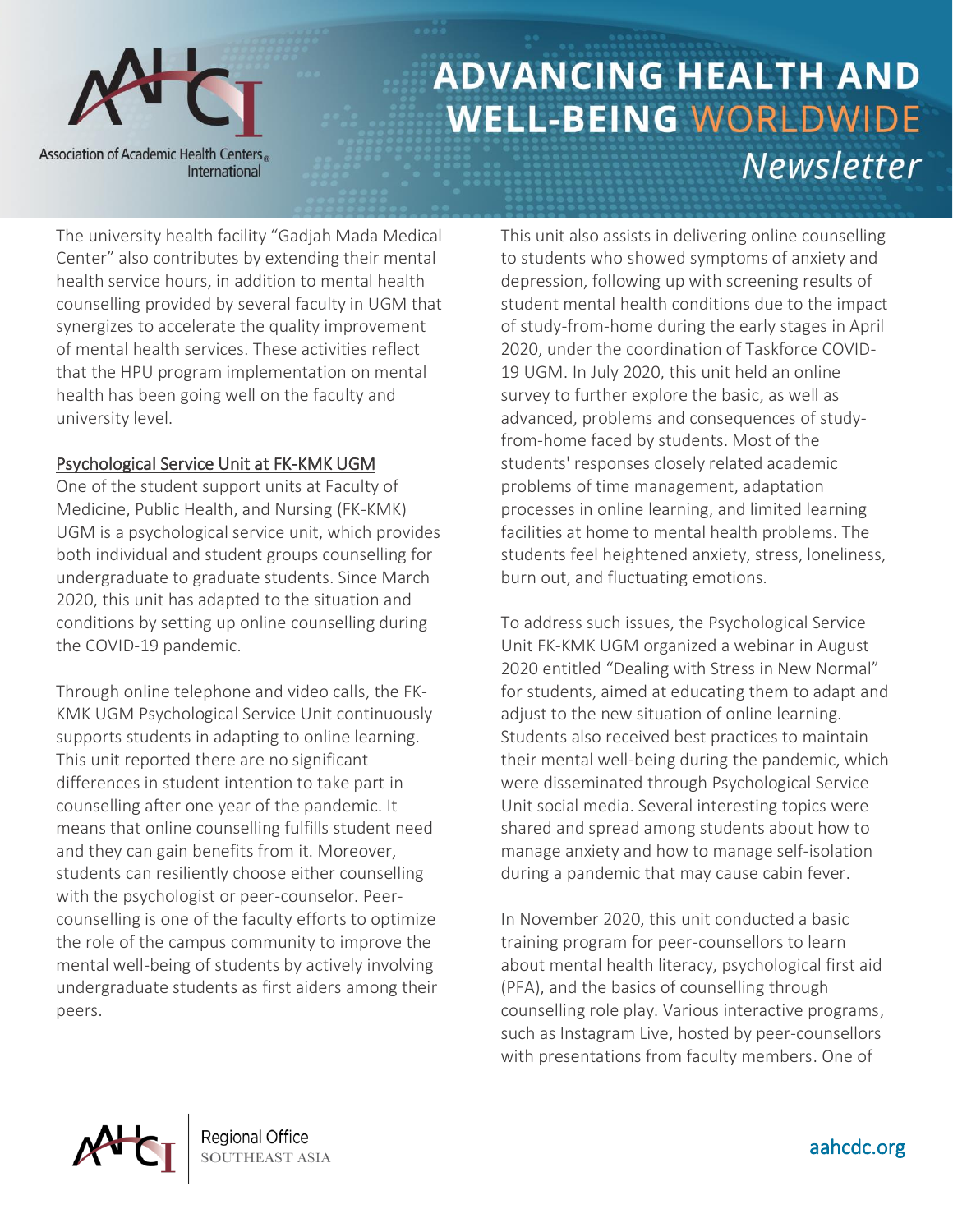

the topics was self-reflection on 2020 and 2021 resolutions. An online class on psychoeducation is held as part of student group counselling services with similar topics related to strengthening mental well-being and improving skills in PFA. Recently, as part of this year's program, the UGM student board conducted a student mental health needs assessment in addition to the development of a mental health first aid system held by HPU UGM.

These comprehensive programs under coordination of HPU UGM are implemented in collaboration with primary healthcare in the Sleman District, which had been providing mental health services accordingly. It is a big picture of the academic health system concept through functional integration to put all efforts into a harmonious synergy for much better achievements in mental wel-lbeing in the university and community setting.

### References:

<span id="page-13-0"></span>1. World Mental Health Day: an opportunity to kick-start a massive scale-up in investment in mental health [Internet]. WHO. 2020 [cited June 2021]. Available from:

https:/[/www.who.int/news/item/27-08-2020](http://www.who.int/news/item/27-08-2020-world-mental-health-day-an-opportunity-to-kick-start-a-massive-scale-up-in-investment-in-mental-health#:~:text=Mental%20health%20is%20one%20of%20the%20most%20neglected,one%20person%20dies%20every%2040%20seconds%20by%20suicide) [world-mental-health-day-an-opportunity-to](http://www.who.int/news/item/27-08-2020-world-mental-health-day-an-opportunity-to-kick-start-a-massive-scale-up-in-investment-in-mental-health#:~:text=Mental%20health%20is%20one%20of%20the%20most%20neglected,one%20person%20dies%20every%2040%20seconds%20by%20suicide)[kick-start-a-massive-scale-up-in-investment-in](http://www.who.int/news/item/27-08-2020-world-mental-health-day-an-opportunity-to-kick-start-a-massive-scale-up-in-investment-in-mental-health#:~:text=Mental%20health%20is%20one%20of%20the%20most%20neglected,one%20person%20dies%20every%2040%20seconds%20by%20suicide)[mental-](http://www.who.int/news/item/27-08-2020-world-mental-health-day-an-opportunity-to-kick-start-a-massive-scale-up-in-investment-in-mental-health#:~:text=Mental%20health%20is%20one%20of%20the%20most%20neglected,one%20person%20dies%20every%2040%20seconds%20by%20suicide)

[health#:~:text=Mental%20health%20is%20one%](http://www.who.int/news/item/27-08-2020-world-mental-health-day-an-opportunity-to-kick-start-a-massive-scale-up-in-investment-in-mental-health#:~:text=Mental%20health%20is%20one%20of%20the%20most%20neglected,one%20person%20dies%20every%2040%20seconds%20by%20suicide) [20of%20the%20most%20neglected,one%20pers](http://www.who.int/news/item/27-08-2020-world-mental-health-day-an-opportunity-to-kick-start-a-massive-scale-up-in-investment-in-mental-health#:~:text=Mental%20health%20is%20one%20of%20the%20most%20neglected,one%20person%20dies%20every%2040%20seconds%20by%20suicide) [on%20dies%20every%2040%20seconds%20by%](http://www.who.int/news/item/27-08-2020-world-mental-health-day-an-opportunity-to-kick-start-a-massive-scale-up-in-investment-in-mental-health#:~:text=Mental%20health%20is%20one%20of%20the%20most%20neglected,one%20person%20dies%20every%2040%20seconds%20by%20suicide) [20suicide.](http://www.who.int/news/item/27-08-2020-world-mental-health-day-an-opportunity-to-kick-start-a-massive-scale-up-in-investment-in-mental-health#:~:text=Mental%20health%20is%20one%20of%20the%20most%20neglected,one%20person%20dies%20every%2040%20seconds%20by%20suicide)

<span id="page-13-1"></span>2. Megatsari H, Laksono AD, Ibad M, Herwanto YT, Sarweni KP, Geno RAP, et al. The community psychosocial burden during the COVID-19

pandemic in Indonesia. Heliyon. 2020;6(10):e05136.

- <span id="page-13-2"></span>3. AUN-HPN. AUN Healthy University Framework. 2 ed. Thailand2017.
- <span id="page-13-3"></span>4. Supriyati S, Wicaksana AL, Sundari E, Pangastuti HS, Dewi FST. Why do we need to empower university staffs and students for tackling the non-communicable diseases? Journal of Community Empowerment for Health. 2021;4(2).

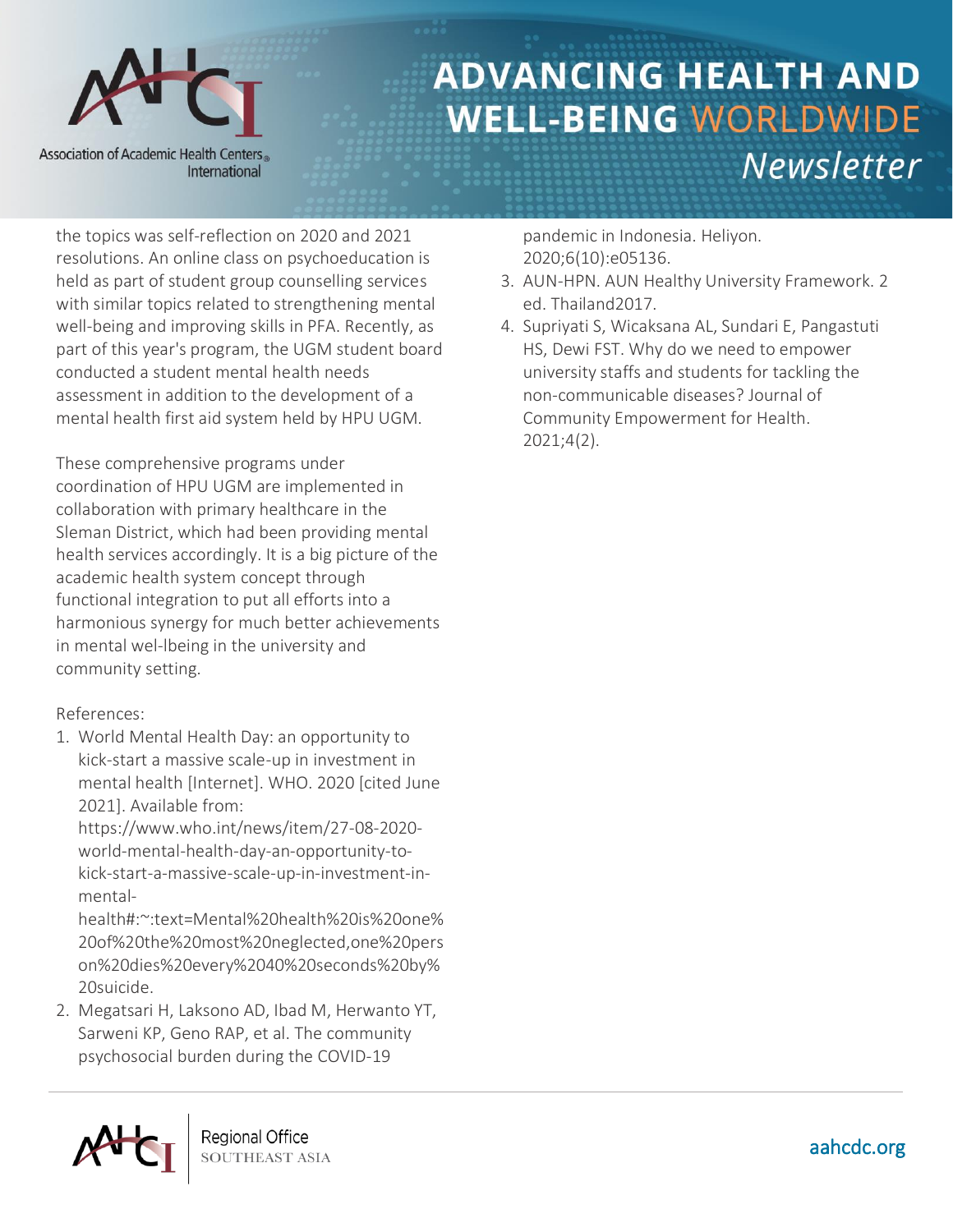

#### The COVID-19 Chronicles

*Yong Loo Lin School of Medicine, National University of Singapore* 



### Comic strip #61 Comic strip #82